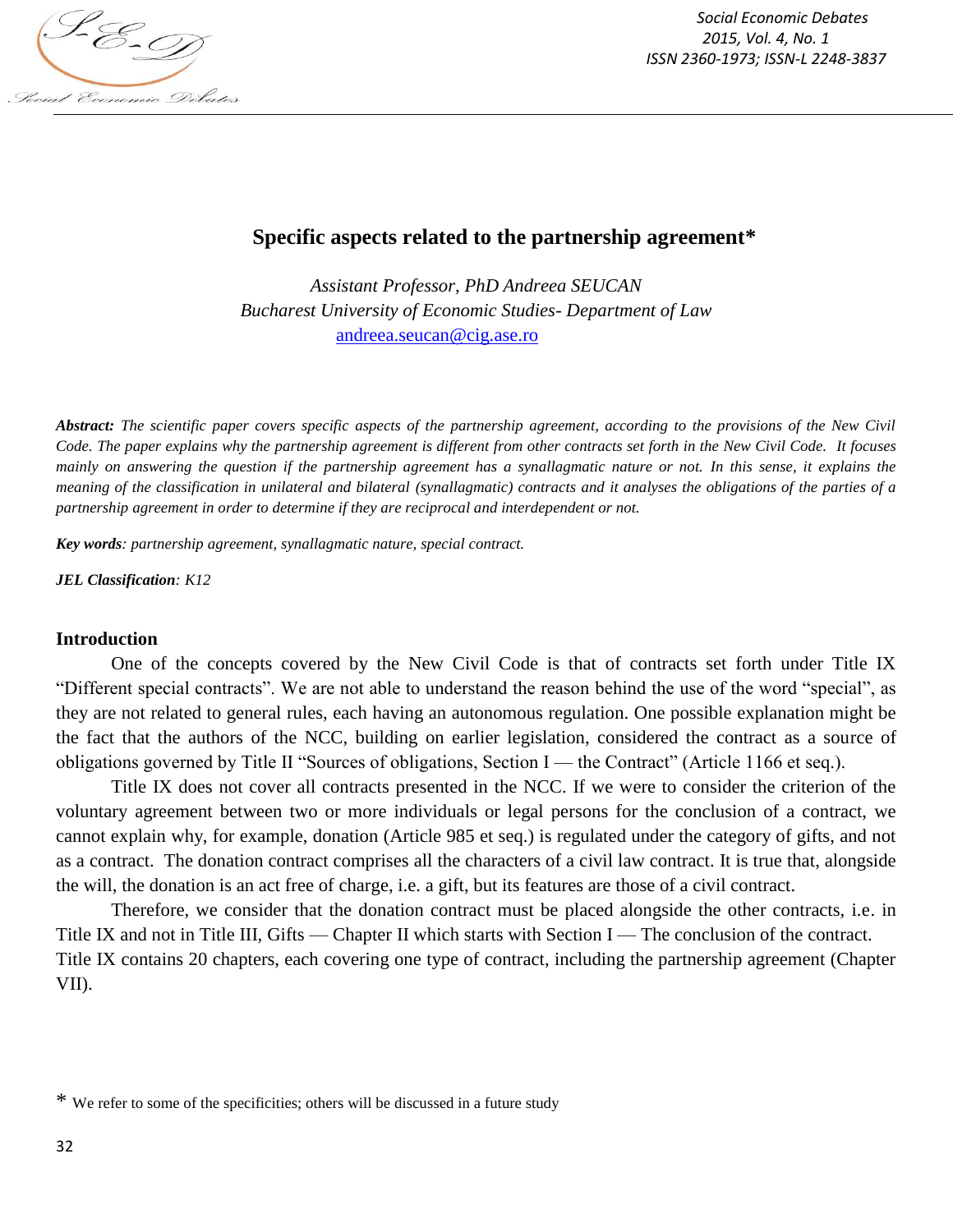

#### **The partnership agreement**

According to Article 1881 (1) NCC "Through a partnership agreement, two or more persons mutually agree to cooperate for the pursuit of an activity, as well as to contribute to it by monetary contributions, in-kind benefits or specific knowledge, with the purpose of sharing the benefits or of benefiting from the economy which could arise. (2) Each shareholder contributes to the losses in proportion to the shares in the distribution of the benefit if not otherwise decided by agreement..."

As such, a partnership agreement is a contract by which two or more natural or legal persons mutually undertake to contribute in money, in kind and in work in order to perform an activity.

Therefore, we want to point out that the contribution of the parties, even an unequal one, to the social capital of the company, is a specific obligation thereof in relation to the obligations of the parties to the other contracts covered by the NCC. In the absence of a contribution in kind, in money or in work, we cannot speak of a civil law company or a trading company.

The act based on which a company is incorporated is a profit-oriented, consideration-based, commutative, consensual contract (Article 1884 NCC) except for those situations in which the contribution consists of immovable property, the contract becoming authentic (Article 1883 (2)) or when the written form is a condition of validity. The partnership agreement is a contract with successive enforcement and concluded *intuitu personae,* in most cases.

## **The "synallagmatic" nature of the partnership agreement**

According to Article 1881 NCC, the parties mutually undertake to cooperate in order to perform an activity. We can consider the fact that the partnership agreement has synallagmatic nature, as indicated by some authors in their specialised works (Angheni, 2005). As arguments, they state that as the contracting parties have mutual obligations and corresponding rights, the partnership agreement is a bilateral contract based on the interpretation of the rules contained in Article 1896 (2) NCC which provide that "any partner who makes a contribution in the form of property or another right in ram on a property shall be fully responsible for making the contribution just as a seller is responsible in relation to a purchaser, whilst any partner who makes a contribution in the form of use of property is responsible for making the contribution just a lessor in responsible in relation to a lessee". The argumentation ends in the sense that if the sale-purchase agreement and the lease agreement are bilateral contracts then also the partnership agreement has this status.

Does the reciprocity of the parties provided for in the legislation as to cooperate with a view to perform an activity has the same meaning as reciprocity of obligations in the synallagmatic contracts?

Civil legal acts, depending on the number of persons participating in their conclusion, are divided into multilateral, bilateral and unilateral acts. The contracts as the bilateral acts are classified in unilateral and bilateral (synallagmatic) contracts having as criterion whether or not parties' obligations are subject to reciprocity. For example, contracts such as: donation, commodate, unpaid mandate, free of charge deposit is one-sided contracts whereas they give rise to obligations on one of the parties.

Where, however, between the contracting parties arise mutual obligations, i.e. a right of one party with a corresponding obligation of the other party and vice versa, contracts become synallagmatic. In other words, the obligations are incumbent on both parties and are different for each contracting party. In this respect, contracts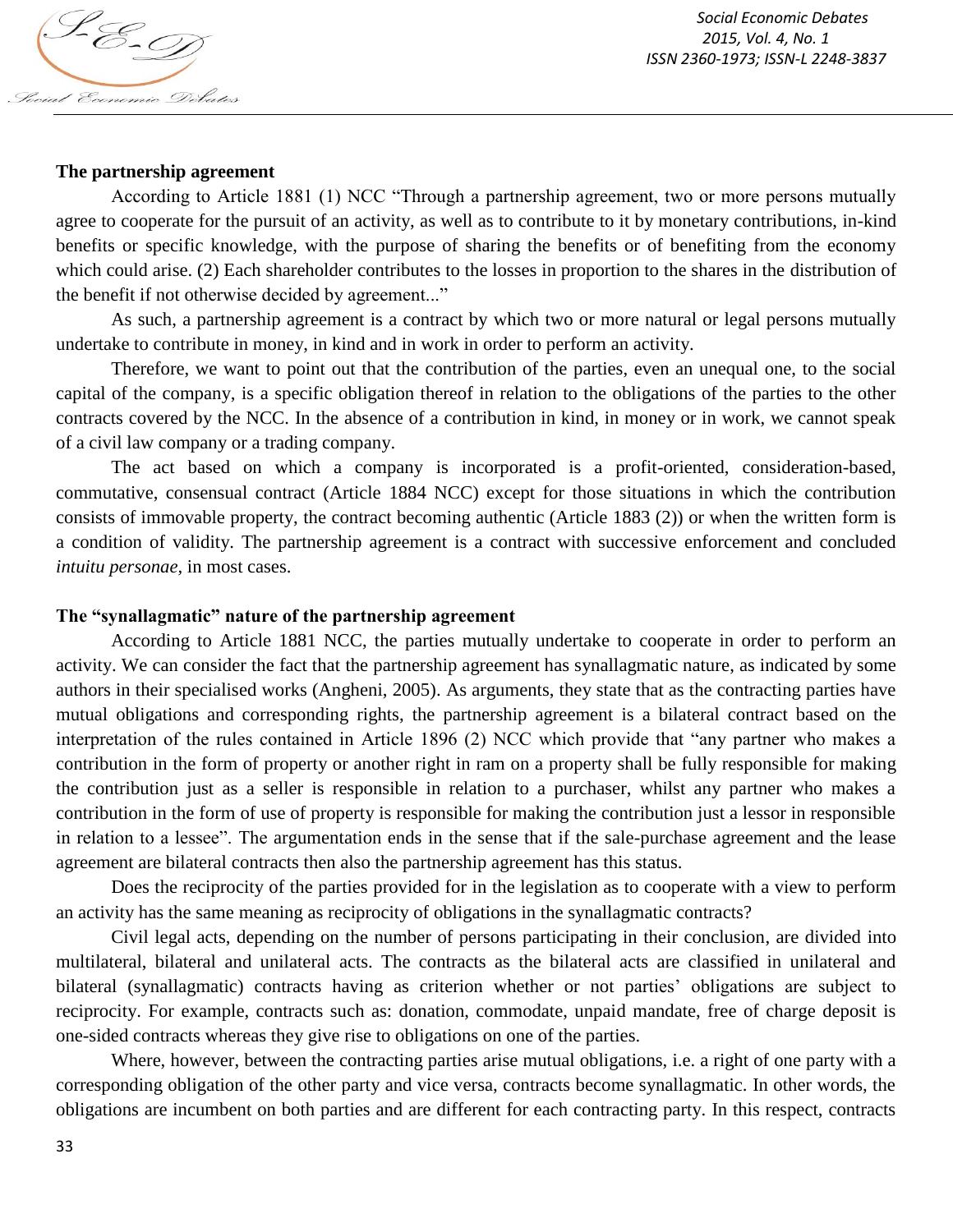such as: sale-purchase agreement, exchange agreement, lease, rental, remunerated mandate are synallagmatic contracts.

Based on these examples, we are questioning whether a partnership agreement is a synallagmatic contract. Under the classification of civil law acts, based on the number of persons expressing willingness participating in their conclusion, the partnership agreement is part of the bilateral or multilateral acts, in the sense that its conclusion involves two or more persons. When we group contracts in unilateral and bilateral (synallagmatic) contracts, can we include the partnership agreement in one of these categories? Are there reciprocal obligations?

It has been pointed out in the legal literature (Hamangiu, Rosetti-Bălănescu, Băicoianu, 1929) that a partnership agreement is synallagmatic whereas each partner undertakes in relation with the other partners specific obligations, the purpose being the performance of an activity. It is stated, however, that this kind of contract can be distinguished from other bilateral contracts by the fact that the obligations of each partner correspond, in substance, to those of others, whereas a common aim unites them. It is emphasised that in other bilateral contracts, obligations are different because the aim pursued by each party is different.

Given these clarifications, Article 1171 NCC states that in the synallagmatic contract, the obligations arising from it is reciprocal and interdependent. Otherwise, the contract is unilateral even if it involves obligations on both parties.

Even the legal definition under Article 1881 NCC shows that in a partnership agreement the parties agree (affectio societatis) on its conclusion, serving an economic purpose, manifested by common interests. Given the partners' common goal, the right of one party does not have a corresponding obligation incumbent on the other contracting party (Cojocaru, 2002), (Stănciulescu, V. Nemeș, 2013). In these circumstances, the obligations arising from the partnership agreement are the same for all its members. As the obligations are not mutual, the parties to the partnership agreement are not called debtors and creditors, but shareholders and partners.

As it stems from the NCC, the contribution which represents the primary obligation for all the parties to the contract may consist of: contribution in the form of property, use of property or work, and their scope may be uneven.

Therefore, these obligations may take the form of an obligation to give or an obligation to do. In the case of the obligation to give, the legal status of property changes, as it will be jointly used, irrespective whether the contribution consists of transfer of property or use of property, the property passes to the company, irrespective of its nature. Of course that all contracting parties shall aim to acquire property gains, but the shared ownership is meant for shared interests, shared purpose, and differs from the incidental ownership like co-ownership.

Therefore the legal status of property is different from that of property in co-ownership, the property brought into the company having a specific purpose, namely to be used jointly. Unlike co-ownership, in the case of a company the property cannot be divided between the members until the expiry of the agreement or when it has been achieved the purpose for which it was concluded or when all members of the company agree to that. Even in case of withdrawal, exclusion or death of a partner, the respective partner or the heirs of the deceased cannot request the restitution of the contribution. The entitled persons will only receive the equivalent of the assets brought into the company and this is because the assets have a common utility and not individual use.